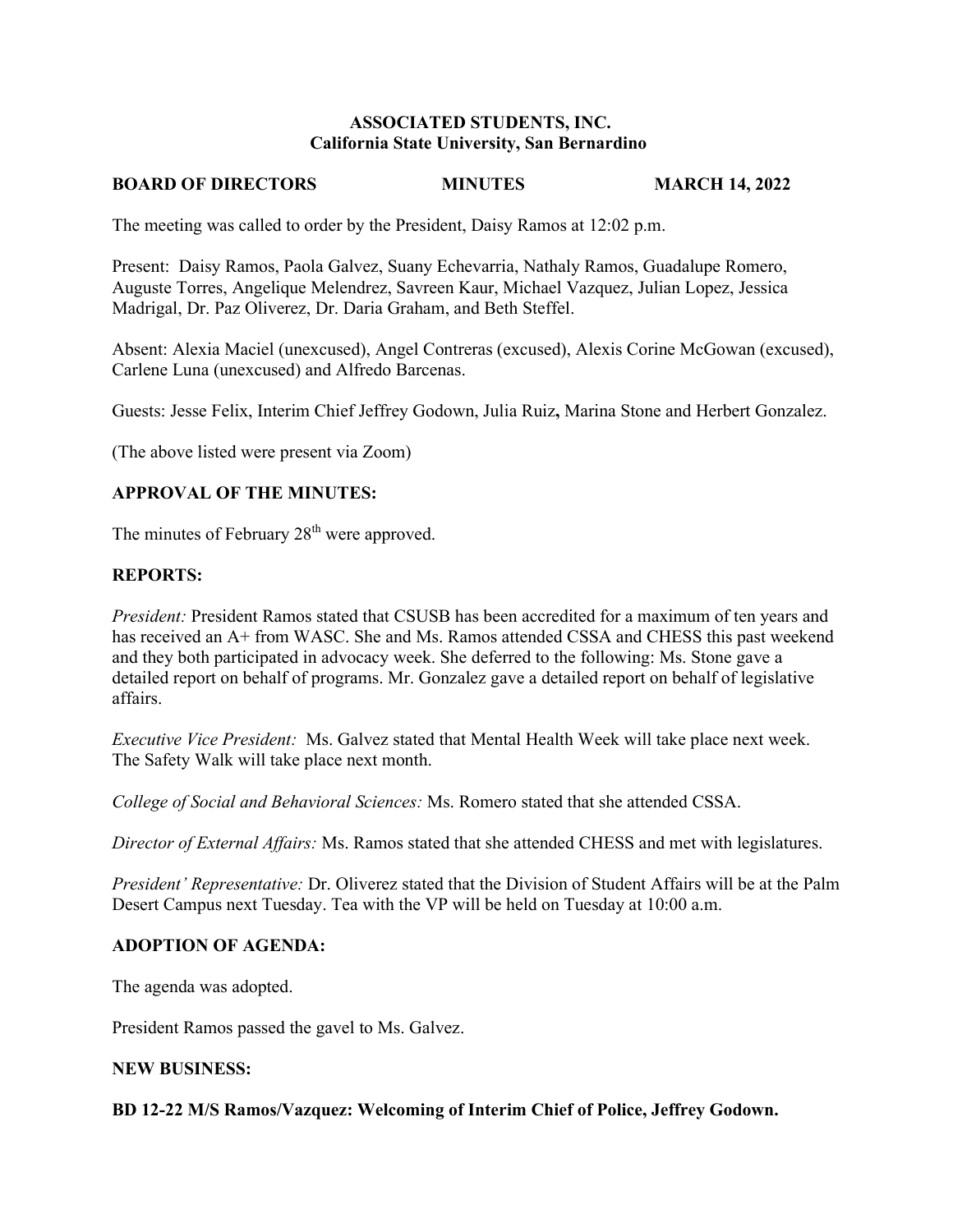President Ramos deferred to the Interim Chief of Police, Jeffrey Godown.

Interim Chief Godown introduced himself and shared his experience working in law enforcement for 41 years. He spent 28 years with the Los Angeles Police Department and later became the Interim Chief of the San Francisco Police Department. Governor Newsom was his employer when he was in San Francisco. In the District Attorney's Office, he worked closely with Kamala Harris. He stated that he is teaching his officers how to lead with empathy and concern for students in every scenario. He understands that filling out a citation becomes routine after working in law enforcement for a long period, however, he encourages his officers to know when it is proper to do so. He gave the Board his contact information.

Mr. Vazquez inquired when the campus will have a permanent Chief of Police. Interim Chief Godown stated that he was informed that the search would be over by August. He stated that he came to the campus to help the police and the community in any way he could.

Discussion ensued.

Mr. Torres inquired into his plans for the campus. Interim Chief Godown stated that he intends to have more officers patrol the campus and make a positive impact on the neighborhood. He asked the Board whether they would prefer to see police officers wear a casual polo shirt uniform over a police uniform.

Mr. Lopez stated that it would make officers more approachable by having them in a less militaristic uniform. Interim Chief Godown agreed and wanted to make this change; he feels that wearing a police uniform on campus is inappropriate for the audience they are serving.

Mr. Torres stated that the uniform is required in certain scenarios. In the event of an emergency, he would like to see an officer in full uniform at a large gathering. He recommended that they have a mix of officers dressed casually and others dressed in their uniforms. Interim Chief Godown agreed.

Interim Chief Godown expressed his gratitude to the Board for inviting him to the meeting and urged everyone to contact him if needed.

Discussion closed.

# **BD 13-22 M/S Ramos/Vazquez: Joint Resolution: Indigenous People Education Within The Santos Manuel Student Union North.**

President Ramos stated that this document is a way for ASI and the SMSU to honor the Santos Manuel Tribe. She deferred to Mr. Felix.

Mr. Felix stated that he, Ms. Ruiz, and Dr. Oliverez met with the Santos Manuel Band of Mission Indians and they inquired whether the building has interior features that educate students about the tribe throughout the expansion. An idea was to establish five displays approved by the Student Union Board of Directors in consultation with the San Manuel Band of Mission Indians over the next five years that serve as educational pieces and the acknowledgement of the indigenous homelands of the first nations within our region. He explained that the SMSU and ASI are committed to educate the